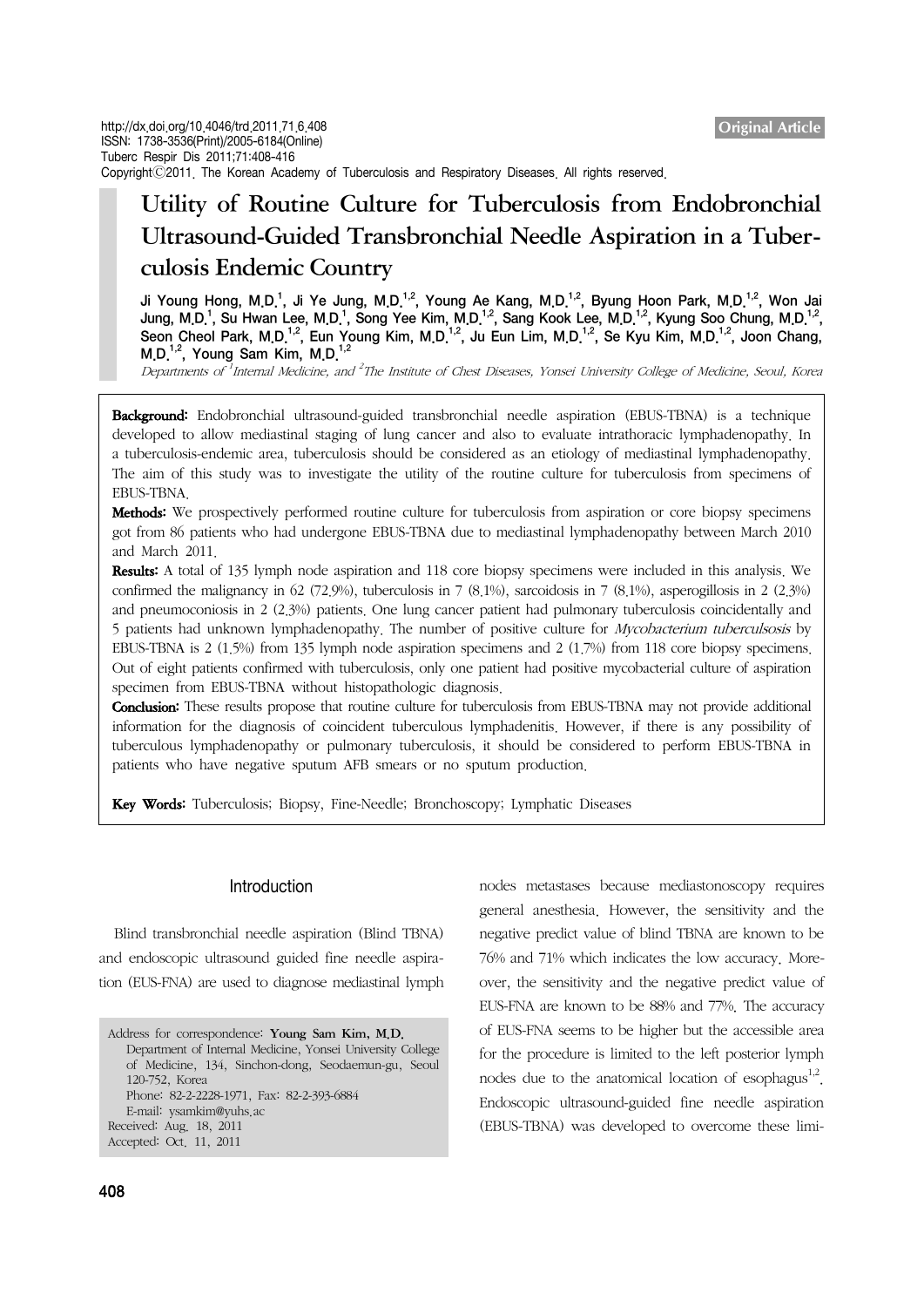tations of blind TBNA and EUS-FNA in late 2000 and has been used widely since then. This is the real-time lymph node biopsy with 22 G needles through the linear array probe installed in bronchoscopy. This procedure has reduced the complications related to general anesthesia and surgical procedures, and increased accessibility to subcarinal and parahilar lymph nodes where it was difficult to approach with thoracoscopy.

 The value of EBUS-TBNA in establishing the stage of lung cancer was proved in previous studies and Nakajima et al. proved that EBUS-TBNA was better to diagnose sarcoidosis than transbronchial lung biopsy (TBLB) and bronchoalveolar lavage  $(BAL)^3$ . The previous study in a country with low prevalence of tuberculosis reported 46∼63% of microbiologic diagnosis rate and greater than 80% of pathological diagnosis rate for intrathoracic tuberculous lymphadenitis when EBUS-TBNA was performed<sup>4</sup>. Cancer patients are known to possess a higher risk of tuberculosis<sup>5-7</sup>. Unexpected tuberculous lymphadenitis was found in about 5.1% of lung cancer patients after Solak et al.<sup>8</sup> performed mediastinal lymph node biopsy using mediastinoscopy in Turkey and none of the patients were presented with any findings indicating tuberculous lymphadenitis in sputum culture and bronchoscopy. It is necessary to do pathological diagnostic examinations such as mediastinoscopic biopsy because it is 15∼25% more probable to misdiagnose the stage of non-small cell lung carcinoma higher than the actual stage, when predicted with positron emission tomography (PET) due to the high lymphatic uptake in a tuberculosis endemic country<sup>9,10</sup>. Therefore, the possibility of tuberculous lymphadenitis should be considered. Currently, there is not any research conducted regarding the utility of EBUS-TBNA to diagnose tuberculous lymphadenitis in a tuberculosis endemic country, South Korea. Therefore, this study was aimed to examine the value of routine culture for tuberculosis from EBUS-TBNA performed to distinguish tuberculous lymphadenitis from lung cancer or sarcoidosis in the same way of the routine culture for tuberculosis with bronchial washing to increase the diagnosis rate of tuberculosis.

## Materials and Methods

## 1. Subjects

 This prospective observation study was conducted with outpatients and inpatients attended (total 86 patients) in Severance Hospital between March 2010 and March 2011 by performing routine culture for tuberculosis from EBUS-TBNA. EBUS-TBNA was performed to differentiate between malignancy and the other benign disease when the causes of the enlarged lymph nodes larger than 1 cm of its axis identified in mediastinum and pulmonary hilum on chest computed tomography (CT) scan were not obvious .The patients who were at high risk for fiberoptic bronchoscopy and those suffered from severe pulmonary disease, cardiac condition, liver disease, neurological defect or bleeding disorder were excluded.

## 2. Methods

 EBUS-TBNA was performed with an endobronchial ultrasound (model BF-UC260F; Olympus, Tokyo, Japan) and a 22-gauge needle (NA-201SX; Olympus) after fiberoptic bronchoscopy (model BF-1T260, BF-260, or FB-6C260, Olympus, Japan). Specimen of all subject collected by bronchial washing were tested for microbiology and cytology examination. The core tissues were obtained from lymph nodes by EBUS-TBNA, were fixed with 10% formalin, were made in slide and were reviewed by pathologists. The rest of the aspirated materials were smeared on the glass slides and fixed with 95% alcohol for cytology examinations. In addition, the aspirated specimens were tested for acid-fast bacillus (AFB) stain and mycobacterium tuberculosis culture using MGIT-BACTEC 960 and ogawa. At the same time, the core tissues were tested for mycobacterium culture if they were aspirated.

 Tuberculous lymphadenitis was diagnosed either when granulomatous inflammation accompanying caseous necrosis was confirmed by core tissue examinations and histopathologic examinations or when there were positive results of AFB stain and mycobacterium tuberculosis culture as well as tuberculosis was identified in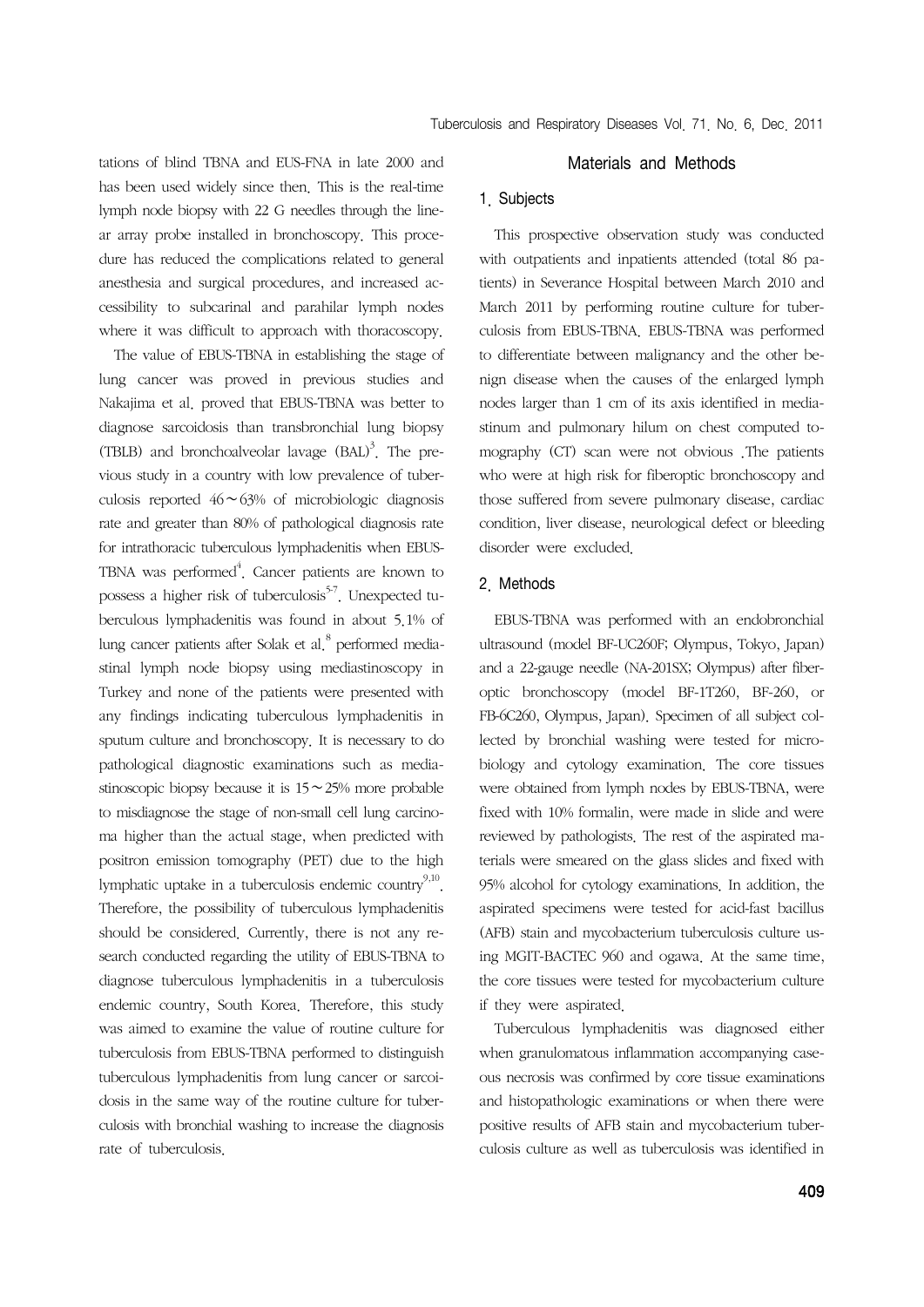other areas and the enlarged lymph nodes were improved by tuberculosis treatment. Sarcoidosis was diagnosed when there were correspondent clinical symptoms, the specimen culture for mycobacterium tuberculosis and other bacteria was negative, the causes of allergy, occupational disease and malignancy were excluded and non-caseating epithelioid cell granulomata was pathologically confirmed<sup>3</sup>. This study was approved by Severance Hospital Institutional Review Board (4-2010-0050).

## **Results**

 EBUS-TBNA was performed on 86 patients with suspected perihilar and mediastinal lymphadenopathy (total 135 lymph nodes). The mean age of the subjects were 62.4 years old and 63 (73.3%) of them were male and 23 (26.7%) of them were female. Average 1.6 lymph nodes per person were underwent EBUS-TBNA and the locations of lymph nodes were right paratracheal nodes (47, 34.8%), subcarinal lymph nodes (40, 29.6%) and right hilar lymph nodes (14, 10.4%) in the order of frequency (Table 1).

 The final diagnoses of the subjects were cancer in 62 patients (44 non-small cell carcinomas, 12 small cell carcinomas, 6 other types of tumors), 1 lung cancer accompanying tuberculosis, 7 cases of tuberculosis, 7 cases of sarcoidosis, 2 cases of aspergillosis and 2 cases of pneumoconiosis. Among total 63 cancer patients, the sensitivity of EBUS-TBNA aspirated specimen cytology test was 80.9% and the sensitivity of core tissue pathology test was 76.2% (Tables 2, 3). Two of 7 sarcoidosis patients were at the stage I without any lung parenchymal lesions and the rest of 5 patients were accompanied with lung parenchymal lesions. One of them was diagnosed by TBLB and EBUS-TBNA, another patient was diagnosed by mediastinoscopy and the rest of 5 patients were diagnosed by EBUS-TBNA. The pathological findings corresponded to sarcoidosis were found in 8 aspirated specimens (57%) and 7 core tissues  $(70\%)$ 

 There were 8 confirmed tuberculosis patients and one of them was accompanied with lung cancer. One of them (12.5%) was diagnosed by EBUS-TBNA aspirated specimen cytology test and 3 of them were diagnosed after the observation of caseous necrosis on pathologic examinations of core tissues (37.5%). Among the patients with the positive mycobacterial culture result, 2 of them were confirmed in aspirated specimens (25%) and 2 of them were confirmed in core tissues (25%)

| Lymph node station* | No. of nodes sampled at<br>EBUS-TBNA (n=135) | No of nodes from which have<br>pathologic diagnosis for tuberculosis<br>were obtained $(n=3)$ | No of nodes from which<br>positive culture for tuberculosis<br>were obtained $(n=2)$ |
|---------------------|----------------------------------------------|-----------------------------------------------------------------------------------------------|--------------------------------------------------------------------------------------|
|                     |                                              |                                                                                               |                                                                                      |
|                     |                                              |                                                                                               |                                                                                      |
| 4R                  | 47                                           |                                                                                               |                                                                                      |
| 4L                  |                                              |                                                                                               |                                                                                      |
|                     | 40                                           |                                                                                               |                                                                                      |
| 10R                 | 14                                           |                                                                                               |                                                                                      |
| 10L                 |                                              |                                                                                               |                                                                                      |
| 11R                 | 10                                           |                                                                                               |                                                                                      |
| 11L                 |                                              |                                                                                               |                                                                                      |
| 12                  |                                              |                                                                                               |                                                                                      |

Table 1. Results for endobronchial ultrasound-guided transbronchial needle aspiration (EBUS-TBNA)

\*According to Mountain-Dresler lymph node map.

1: low cervical, supraclavicular and sternal notch node; 2: upper paratracheal node; 4R: right lower paratracheal node; 4L: left lower paratracheal node; 7: subcarinal node; 10R: right hilar node; 10L: left hilar node; 11R: right lobar node; 11L: left lobar node; 12R: right segmental node.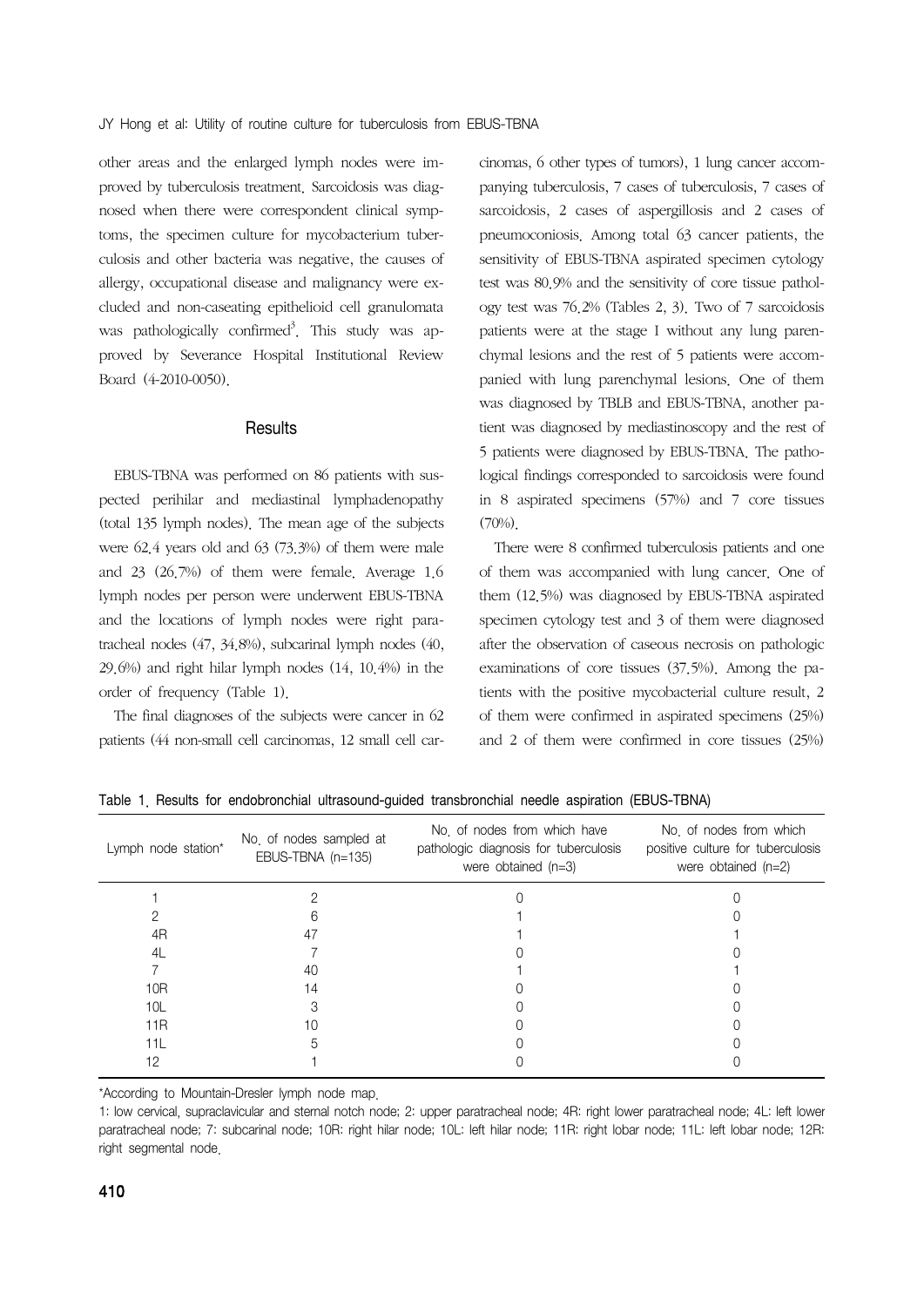| Final diagnosis                           | $(n=86)$               | No of patients No of patients diagnosed No of aspiration<br>by aspiration $(n=57)$ | $(n=135)$       | No of positive for<br>$M.TB$ culture $(n=2)$ |
|-------------------------------------------|------------------------|------------------------------------------------------------------------------------|-----------------|----------------------------------------------|
| Cancer                                    | 63 (73.3)              | 51 (80.9)                                                                          | 97              |                                              |
| Non small cell lung cancer                | 44 (51.1)              | 35 (79.5)                                                                          | 60              |                                              |
| Adenocarcinoma                            | 26 (30.2)              | 21(80,7)                                                                           | 37              |                                              |
| Squamous cell carcinoma                   | 15(17.4)               | 12 (80.0)                                                                          | 19              |                                              |
| Large cell carcinoma                      | 1(1,1)                 | 0(0)                                                                               |                 | 0(0)                                         |
| Non specified carcinoma                   | 2(2,3)                 | 2(100)                                                                             | 3               |                                              |
| Small cell lung cancer                    | 13 (15.1)              | 13 (100)                                                                           | 26              |                                              |
| Small cell lung cancer with tuberculosis* | 1(1,1)                 | 1(100)                                                                             | 2               |                                              |
| Other cancer                              | 6 $(6.9)$ <sup>T</sup> | 3 $(50)^+$                                                                         | 11 <sup>3</sup> |                                              |
| <b>Tuberculosis</b>                       | 8(9,3)                 | 1(12,5)                                                                            | 9               | 2(25)                                        |
| Mediastinal TB Lymphadenopathy            | 2(2,3)                 | 0(0)                                                                               | 2               | 1(50)                                        |
| TP pleurisy + pulmonary TB                | 1(1.1)                 | 0(0)                                                                               |                 | 0(0)                                         |
| Pulmonary TB+Lymphadenopathy*             | 5(5.8)                 | 1(20)                                                                              | 6               | 1(20)                                        |
| Sarcoidosis                               | 7(8,1)                 | 4(57,1)                                                                            | 14              |                                              |
| $Parentymal +$                            | 5(5.8)                 | 2(40)                                                                              | 11              | 0(0)                                         |
| $Parenchymal -$                           | 2(2,3)                 | 2(100)                                                                             | 3               |                                              |
| Asperogillosis                            | 2(2,3)                 | 0(0)                                                                               | 2               | 0(0)                                         |
| Pneumoconiosis                            | 2(2,3)                 | 0(0)                                                                               | 4               | 0(0)                                         |
| Unkonwn mediastinal lymphadenopathy       | 5(5.8)                 | 1(20)                                                                              | 9               | 0(0)                                         |

Table 2. Results of aspiration specimen from EBUS-TBNA

Values are presented as number (%).

\*The group of pulmonary TB and lymphadenopathy included one patient with both small cell lung cancer and tuberculosis at the same time. One patient is overlapped. <sup>†</sup>MALToma, 1; Advanced gastric cancer, 1; Breast cancer, 1; Cervix cancer, 1; Angiosarcoma, 1; Oropharyngeal cancer, 1. <sup>†</sup>Advanced gastric cancer, 1; Breast cancer, 1; Cervix cancer, 1. <sup>§</sup>MALToma, 2; Advanced gastric cancer, 2; Breast cancer, 2; Cervix cancer, 1; Angiosarcoma, 2; Oropharyngeal cancer, 2, M.TB: Mycobacterium Tuberculosis.

(Tables 2, 3). Polymerase chain reaction test for M. tuberculosis (TB-PCR) was also performed to total 8 cases of confirmed enlarged lymph nodes secondary to tuberculosis and one of them presented with a positive result showing 12.5% of sensitivity. Performing TB-PCR to 75 patients with the other diagnosis apart from tuberculosis, all the patients were presented with a negative result indicating 100% specificity. Among 4 patients presented with correspondent findings to tuberculosis on EBUS-TBNA, 2 of them were mediastinal lymphadenopathy without lung parenchymal lesions and the other 2 patients accompanied with lung parenchymal lesions additionally had mediastinoscopy and TBLB to aid the diagnosis. In detail, a case of tuberculosis was confirmed by core tissue histopathology test but mycobacterial culture was negative and another patient showed positive TB-PCR and presented with caseating granuloma on histopathologic examinations of TBLB of core tissues and lung parenchyma. The diagnosis of another patient was confirmed by mycobacterial culture of lymph node tissue, aspirated specimen and core tissue. There was only one patient who was diagnosed with tuberculosis by only mycobacterial culture without the pathologic confirmation of EBUS-TBNA aspirated specimen examinations. The patient was already confirmed as tuberculosis by pathologic examination through mediastinoscopy before it was confirmed by the mycobacterial culture result. Among 4 patients who were diagnosed with tuberculosis despite of the negative EBUS-TBNA result, one of them was diagnosed by thoracentesis and pleural biopsy. The other 3 patients were clinically diagnosed with tuberculosis through imaging tests, clinical symptoms, and improvement after administrating anti-tuberculosis medications. The tuberculosis accompanied with lung cancer was confirmed by AFB smear and started tuberculosis therapy prior to the ad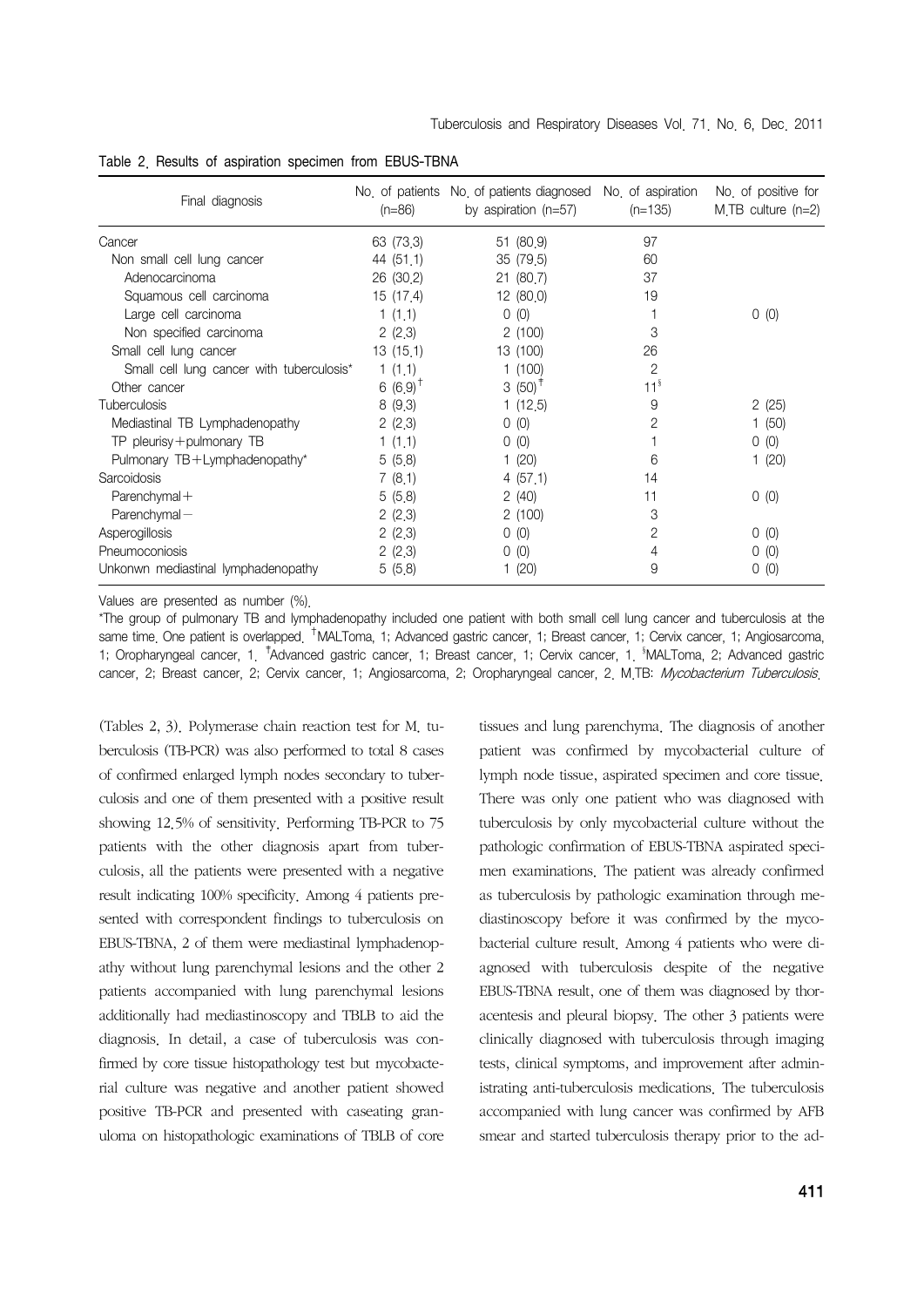JY Hong et al: Utility of routine culture for tuberculosis from EBUS-TBNA

| Final diagnosis                           | No of patients<br>$(n=86)$ | No of patients diagnosed<br>by core biopsy $(n=55)$ | No of core<br>biopsy $(n=118)$ | No of positive for<br>$M.TB$ culture (n=2) |
|-------------------------------------------|----------------------------|-----------------------------------------------------|--------------------------------|--------------------------------------------|
| Cancer                                    | 63 (73.3)                  | 48 (76.2)                                           | 87                             |                                            |
| Non small cell lung cancer                | 44 (51.1)                  | 32 (72.7)                                           | 52                             |                                            |
| Adeno carcinoma                           | 26 (30.2)                  | 20 (76.9)                                           | 34                             |                                            |
| Squamous cell carcinoma                   | 15(17.4)                   | 11 (73.3)                                           | 14                             |                                            |
| Large cell carcinoma                      | 1(1,1)                     | 0(0)                                                |                                | 0(0)                                       |
| Non specified carcinoma                   | 2(2.3)                     | 1(50)                                               | 3                              |                                            |
| Small cell lung cancer                    | 13(15.1)                   | 13 (100)                                            | 23                             |                                            |
| Small cell lung cancer with tuberculosis* | 1(1.1)                     | 1(100)                                              | $\overline{2}$                 |                                            |
| Other cancer                              | 6 $(6.9)$ <sup>T</sup>     | 3 (50) <sup><math>†</math></sup>                    | 10 <sup>3</sup>                |                                            |
| <b>Tuberculosis</b>                       | 8(9.3)                     | 3(37.5)                                             | 9                              | 2(25)                                      |
| Mediastinal TB Lymphadenopathy            | 2(2.3)                     | 2(100)                                              | 2                              | 1(50)                                      |
| TP pleurisy + pulmonary TB                | 1(1.1)                     | 0(0)                                                |                                | 0(0)                                       |
| Pulmonary TB+Lymphadenopathy*             | 5(5.8)                     | 1 $(50)$                                            | 6                              | (20)                                       |
| Sarcoidosis                               | 7(8,1)                     | 3(42.8)                                             | 10                             |                                            |
| $Parentymal +$                            | 5(5.8)                     | 3(60)                                               |                                | 0(0)                                       |
| $Parenchymal -$                           | 2(2.3)                     | 0(0)                                                | 3                              |                                            |
| Asperogillosis                            | 2(2.3)                     | 1(50)                                               | 2                              | 0(0)                                       |
| Pneumoconiosis                            | 2(2.3)                     | 0(0)                                                | 2                              | 0(0)                                       |
| Unkonwn mediastinal lymphadenopathy       | 5(5.8)                     | 0(0)                                                | 9                              | (0)<br>0                                   |

Table 3. Results of core biopsy from EBUS-TBNA

Values are presented as number (%).

\*The group of pulmonary TB and lymphadenopathy included one patient with both small cell lung cancer and tuberculosis at the same time. One patient is overlapped. <sup>†</sup>MALToma, 1; Advanced gastric cancer, 1; Breast cancer, 1; Cervix cancer, 1; Angiosarcoma, 1; Oropharyngeal cancer, 1. <sup>†</sup>Advanced gastric cancer, 1; Breast cancer, 1; Cervix cancer, 1. <sup>§</sup>MALToma, 2; Advanced gastric cancer, 1; Breast cancer, 2; Cervix cancer, 1; Angiosarcoma, 2; Oropharyngeal cancer, 2, M.TB: Mycobacterium Tuberculosis.



Figure 1. Flowchart of patients with tuberculosis undergoing endobronchial ultrasound guided by transbronchial needle aspiration (EBUS-TBNA) <sup>a</sup>Mycobacterial culture of pleural fluid was positive. PCR: polymerase chain reaction; MTB: mycobacterium tuberculosis; VATS: videoassisted thoracoscopic surgery.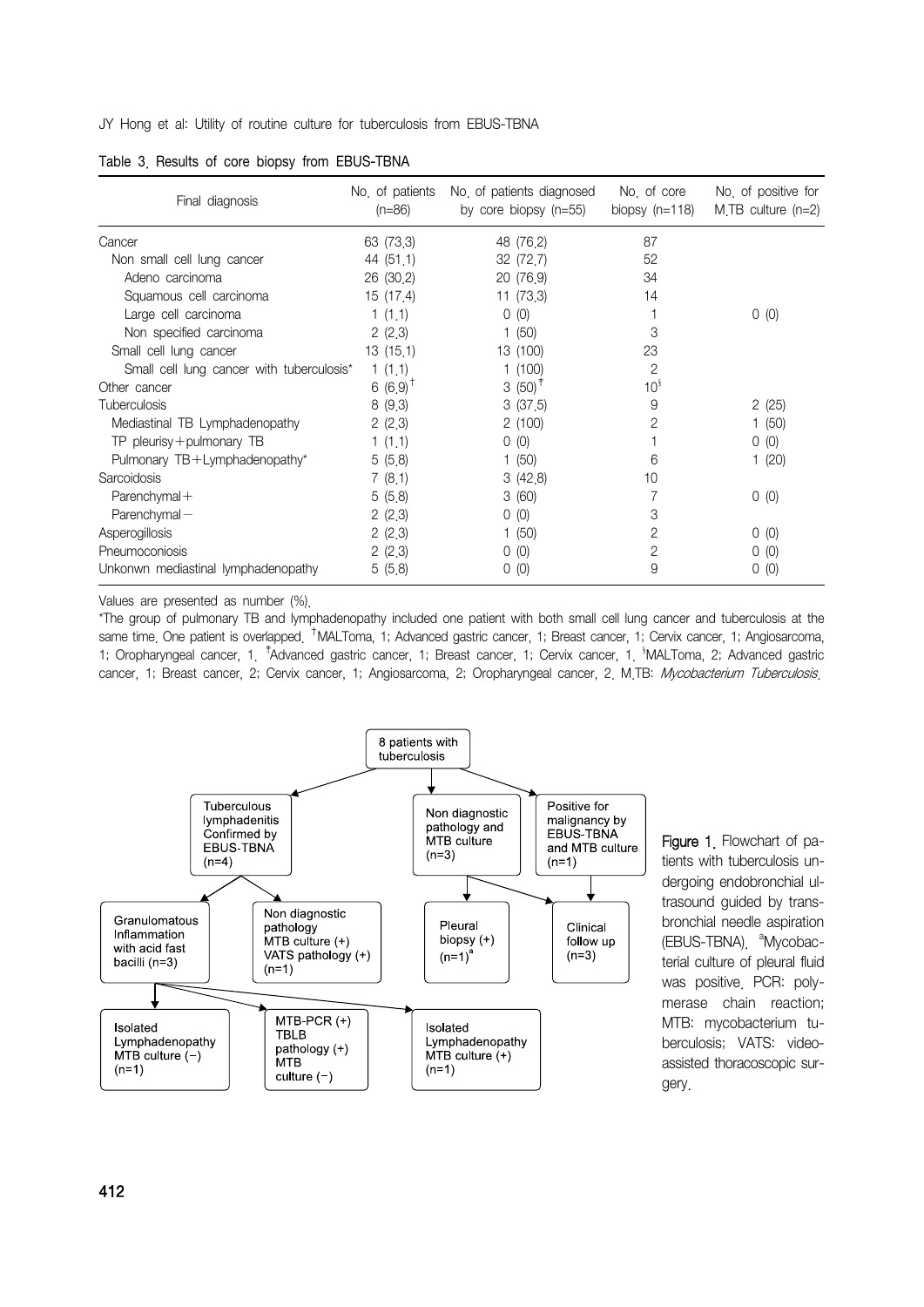mission but there was no evidence of tuberculosis on EBUS-TBNA (Figure 1). There were not any complications related to EBUS-TBNA such as bleeding or pneumothorax.

## **Discussion**

 About 50 % of extrapulmonary tuberculosis is tuberculous lymphadenitis and it is the most common in childhood tuberculosis, but it has been increasing among adults in recent years. Tuberculous lymphadenitis is the most prevalent in tuberculosis endemic country and it has been reported that it is most commonly seen in female and in the third to fifth decade domestically<sup>11</sup>. Although fine needle aspiration is usually performed to confirm tuberculous lymphadenitis<sup>12</sup>, the results can be ambiguous in many cases and its sensitivity is usually low. Moreover, specific characteristics are not identified in immunosuppressed patients such as acquired immune deficiency syndrome even if granuloma is observed. Therefore, excisional biopsy is necessary in some cases.

 Intrathoracic tuberculous lymphadenitis is shown in 5∼7% of adult pulmonary tuberculosis and 2% of them are diagnosed without lung parenchyma lesions resulting low diagnostic rate with bronchoscopy<sup>13</sup>. Chest CT finding of tuberculous lymphadenitis is radiolucency in the middle of lymph nodes created by necrosis and enhancement in surrounding area indicating histopathological caseous necrosis. However, these findings are observed in only in 33∼75% of patients, so chest CT cannot be used for a definite diagnostic method $^{14}$ .

 Malignancy is usually suspected when the maximum standard uptake value (SUV) on PET is greater than 2.5 but the value increases to the maximum level when there is active tuberculosis. Therefore, active tuberculosis cannot be differentiated from malignancy only by SUV and its specificity is low despite its high sensitivity<sup>15,16</sup>. For this reason, the pathological diagnosis was necessary to diagnose tuberculous lymphadenitis and the diagnostic value of fine needle aspiration was reported in a number of researches. According to the study of Ellison et al.<sup>17</sup> conducted in the United States with less prevalence of tuberculosis, there were 58 AFB smear positives (24.4%) and 82 mycobacterium culture positives (34.4%) performing needle aspiration from 238 lymph nodes of 180 tuberculosis patients and the sensitivity was increased to 53% when AFB smear, mycobacterium culture and pathologic findings of granuloma were combined. Nayak et al.<sup>18</sup> conducted a research performing fine needle aspiration to 21 human immunodeficiency virus (HIV) positive patients and 21 HIV negative patients accompanied with tuberculous lymphadenitis and reported that the positive AFB smear, the positive mycobacterium culture and the positive pathological findings correspondent to tuberculosis were 61.9%, 23.8% and 14.3%, respectively in HIV positive patients, and 9.5%, 38.1% and 52.4% in HIV negative patients. These results suggested that the need for additional histological tests was higher in HIV negative patients than HIV positive patients.

Ayed and Behbehani<sup>13</sup> performed bronchoscopy and mediastinoscopy to isolated thoracic tuberculous lymphadenitis patients without lung parenchymal lesions at the same time. They reported that all tuberculous lymphadenitis was identified by mediastinoscopy but none of the mycobacterium culture from sputum identified tuberculosis and only 9% of the mycobacterium culture from bronchial washing identified tuberculosis. Chang et al.19 reported that tuberculosis was diagnosed from 36% of sputum culture, 90% of peripheral lymph node biopsy and 75% of bronchoscopy among the pulmonary tuberculosis patients accompanied with tuberculous lymphadenitis. Cetinkaya et al. diagnosed 8 tuberculosis patients among 10 tuberculosis patients (80%) with only fine needle aspiration without any other diagnostic investigations $^{20}$ .

 Cancer patients carry 9 times higher risk of tuberculosis than general population $4$  and the prevalence of tuberculosis among lung cancer patients is reported to be 916 per 100,000 people  $(MSK\text{ series})^5$  or 901 per 100,000 people (Gopalakrishnan) $6$ . About 5.1% of lung cancer patients accompany with tuberculous lymphadenitis<sup>7</sup> and 82.4% of bronchogenic carcinoma patients ac-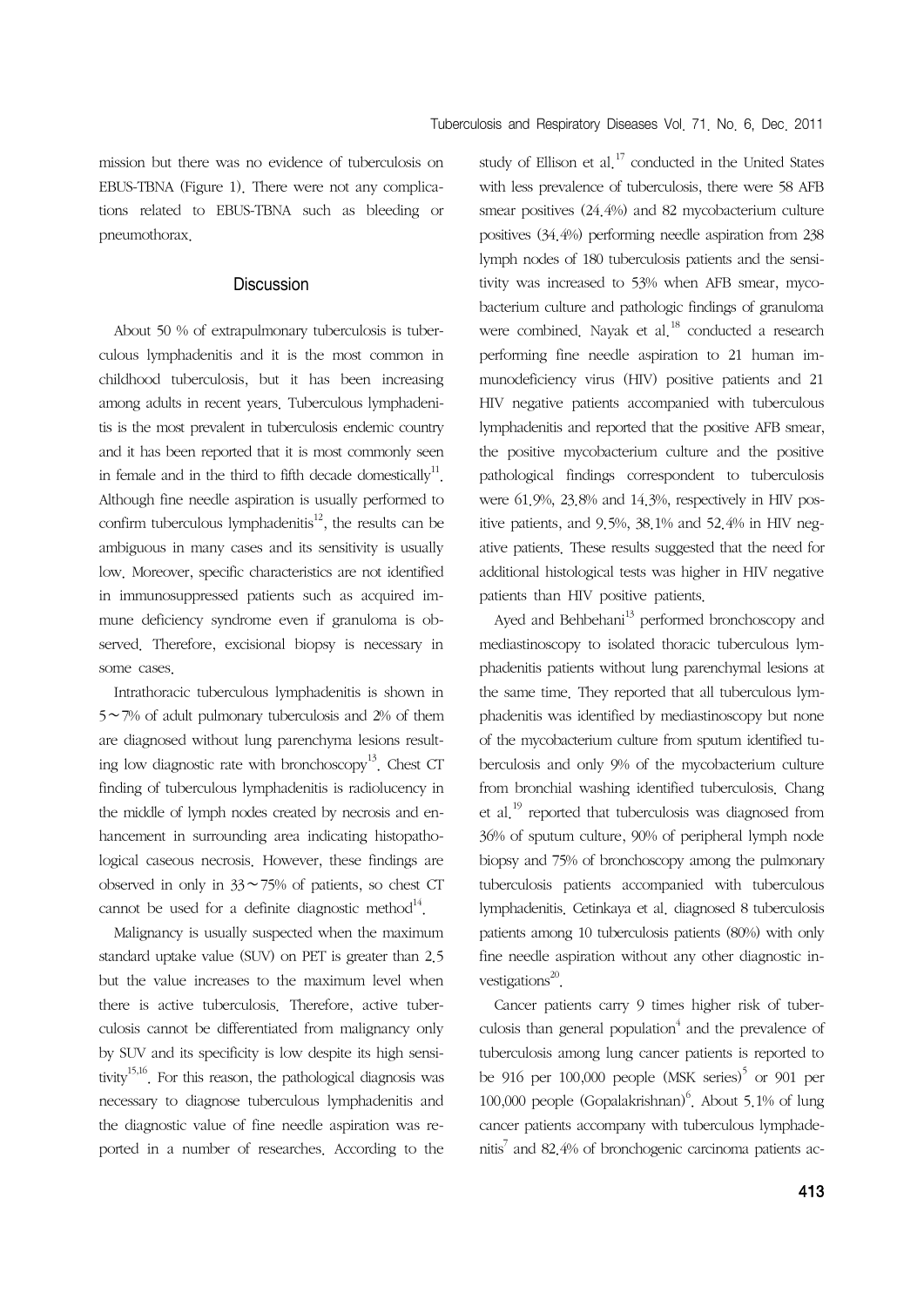companied with tuberculosis also show mediastinal lymphadenopathy<sup>21</sup>. Impaired cell-mediated immunity due to the characteristics of tumors themselves or chemotherapy reactivates pulmonary tuberculosis and the survival rate of lung cancer patients with active tuberculosis is lower than those without<sup>22</sup>. Simultaneous tuberculosis therapy with chemotherapy is important in lung cancer patients because it is known that tuberculosis does not affect the clinical progress of lung cancer when it is treated appropriately<sup>23</sup>.

 EBUS-TBNA has been developed to establish the mediastinal stage and carries less risk of neurovascular damage and infection than surgical methods under general anesthesia<sup>24</sup>. Kuo et al. performed EBUS-TBANA on lung cancer patients accompanied with enlarged lymph nodes less than 1cm in the tuberculosis endemic area and reported 80.6% sensitivity of EBUS-TBNA, 100% specificity, 100% positive predictive value and 85.7% negative predictive value to diagnose the tumor lymphatic invasion. This results showed the more superior results of EBUS-TBNA than 18% specificity and 44% positive predictive value of PET-CT<sup>25</sup>. Marcus et al. performed EBUS-TBNA to 153 patients suspected of mediastinal malignancy and confirmed sarcoidosis in 5.2%  $(8/153)$  of them<sup>26</sup> and Nakajima proved that the diagnostic accuracy of EBUS-TBNA was higher than that of BAL or transbronchial lung biopsy for the patients suspected of sarcoidosis<sup>3</sup>. Therefore, EBUS-TBNA became a standard diagnostic method for malignancy and sarcoidosis but the researches regarding its diagnostic value for tuberculous lymphadenitis only started to be conducted in recent years<sup> $4,27$ </sup>. EBUS-TBNA is a useful method for the patients suspected of tuberculous lymphadenitis located in inaccessible place for the biopsy because it facilitates the diagnosis and drug sensitivity of cultured tuberculosis can be tested through aspirated specimen and pathologic specimen of core tissue.

 Among 8 patients with negative results of AFB smear and mycobacterium culture of sputum and bronchial washing, four patients were diagnosed either histologically or by mycobacterium culture from EBUS-TBNA This result was correspondent to the conclusions in previous studies stating that EBUS-TBNA was useful to diagnose tuberculous lymphadenitis although the sensitivity of mycobacterium culture and pathology tests of EBUS-TBNA was low in this study. However, the additional mycobacterium culture of aspirated specimen was not beneficial because only one case (1.4%) was diagnosed by mycobacterium culture of aspirated specimen and core tissue from lymph node and tuberculous lymphadenitis was already diagnosed by mediastinoscopy before the culture result was available.

 Only 1.5% of cancer patients accompanied with tuberculosis in this study whereas 5.2% of cancer patients accompanied with tuberculosis in the study of Solak. The reasons for lower incidence are small sample size and that additional surgical mediastinal lymph node biopsy was not performed. Moreover, the selection bias should have been occured during lymph nodes selection for EBUS-TBNA. The utility of EBUS TBNA was underestimated as a diagnostic tool for tuberculous lymphadenitis because EBUS TBNA was usually used for lymph node biopsy in cancer patients such as lung cancer in tertiary hospital. The sensitivity and the specificity of mycobacterium culture and pathology tests from EBUS-TBNA were 50% and 100% respectively which were lower than 95% and 100% in the study of Hassan et al.<sup>27</sup>. The sensitivity seems to be low because this study was conducted with mediastinal lymphadenitis including cancer patients and a number of inactive lymph node lesions whereas the previous studies included the patients who were strongly suspected of intrathoracic tuberculous lymphadenitis without lung parenchyma lesions. The higher mycobacterium culture was expected if the subjects were limited to the patients with enlarged mediastinal lymph nodes or to the patients suspected of tuberculous lymphadenitis presented with radiolucency in the middle of lymph nodes. The sensitivity of EBUS-TBNA was 100% as the diagnosis of all 4 isolated mediastinal lymphadenopathy in this study. This result is similar to bigger scale of study on intrathoracic tuberculous lymphadenitis patients without lung parenchyma lesions presented with negative AFB smear and mycobacterium culture reporting 94% of sen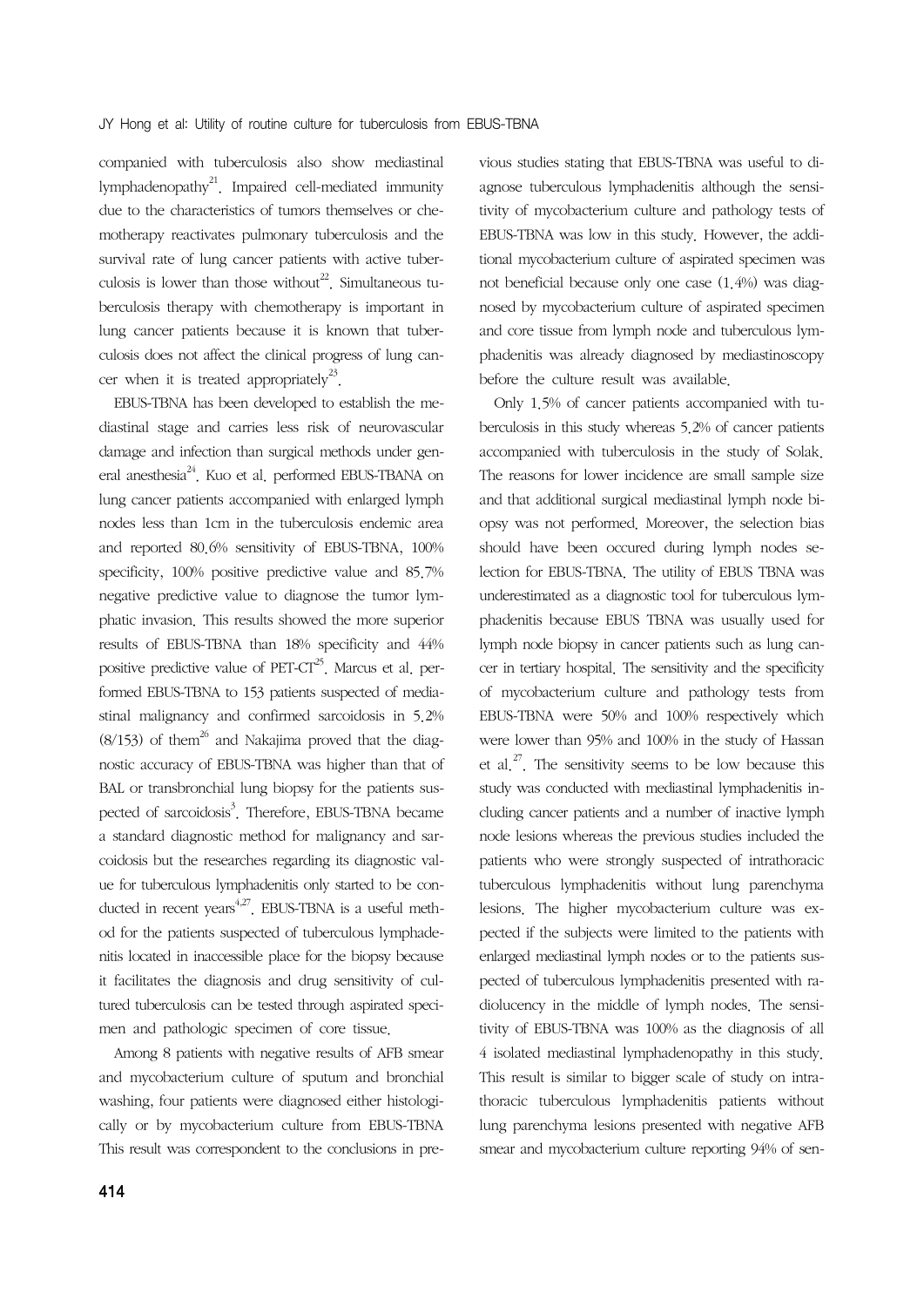sitivity<sup>4</sup>. However, the results of the previous study is not feasible to apply in South Korea with high prevalence of tuberculosis and low prevalence of HIV because they were conducted in the countries where the prevalence of tuberculosis was low and HIV positive patients were included. It is thought to be beneficial to conduct large scale of researches in tuberculosis endemic countries in order to examine the clinical role of EBUS-TBNA for tuberculosis lymphadenopathy.

 In conclusion, EBUS-TBNA is beneficial for isolated mediastinal lymphadenopathy which needs to exclude tuberculous lymphadenopathy when sputum collection is difficult or AFB smear is negative, but the advantage of additional routine AFB smear and mycobacterium culture of fine needle aspiration specimen to diagnose tuberculous lymphadenitis accompanied with malignancy is not justified.

## Acknowledgements

 This study was supported by a faculty research grant of Yonsei University College of Medicine for 2010 (6-2010-0143).

## **References**

- 1. Toloza EM, Harpole L, Detterbeck F, McCrory DC. Invasive staging of non-small cell lung cancer: a review of the current evidence. Chest 2003;123(1 Suppl):157S-66S.
- 2. Detterbeck FC, DeCamp MM Jr, Kohman LJ, Silvestri GA; American College of Chest Physicians. Lung cancer. Invasive staging: the guidelines. Chest 2003; 123(1 Suppl):167S-75S.
- 3. Nakajima T, Yasufuku K, Kurosu K, Takiguchi Y, Fujiwara T, Chiyo M, et al. The role of EBUS-TBNA for the diagnosis of sarcoidosis--comparisons with other bronchoscopic diagnostic modalities. Respir Med 2009;103:1796-800.
- 4. Navani N, Molyneaux PL, Breen RA, Connell DW, Jepson A, Nankivell M, et al. Utility of endobronchial ultrasound-guided transbronchial needle aspiration in patients with tuberculous intrathoracic lymphadenopathy: a multicentre study. Thorax 2011;66:889-93.
- 5. Libshitz HI, Pannu HK, Elting LS, Cooksley CD. Tuberculosis in cancer patients: an update. J Thorac Imaging 1997;12:41-6.
- 6. Kaplan MH, Armstrong D, Rosen P. Tuberculosis complicating neoplastic disease. A review of 201 cases. Cancer 1974;33:850-8.
- 7. Gopalakrishnan P, Miller JE, McLaughlin JS. Pulmonary tuberculosis and coexisting carcinoma: a 10-year experience and review of the literature. Am Surg 1975;41: 405-8.
- 8. Solak O, Sayar A, Metin M, Erdoğu V, Cuhadaroğlu S, Turna A, et al. The coincidence of mediastinal tuberculosis lymphadenitis in lung cancer patients. Acta Chir Belg 2005;105:180-2.
- 9. Konishi J, Yamazaki K, Tsukamoto E, Tamaki N, Onodera Y, Otake T, et al. Mediastinal lymph node staging by FDG-PET in patients with non-small cell lung cancer: analysis of false-positive FDG-PET findings. Respiration 2003;70:500-6.
- 10. Turkmen C, Sonmezoglu K, Toker A, Yilmazbayhan D, Dilege S, Halac M, et al. The additional value of FDG PET imaging for distinguishing N0 or N1 from N2 stage in preoperative staging of non-small cell lung cancer in region where the prevalence of inflammatory lung disease is high. Clin Nucl Med 2007;32:607-12.
- 11. Ahn CM, Kim HJ, Yoo KH, Park KJ, Kim SK, Lee WY. Clinical features in primary mediastinal Tuberculous Lymphadenitis. Tuberc Respir Dis 1999;46:767-74.
- 12. Geldmacher H, Taube C, Kroeger C, Magnussen H, Kirsten DK. Assessment of lymph node tuberculosis in northern Germany: a clinical review. Chest 2002;121: 1177-82.
- 13. Ayed AK, Behbehani NA. Diagnosis and treatment of isolated tuberculous mediastinal lymphadenopathy in adults. Eur J Surg 2001;167:334-8.
- 14. Moon WK, Im JG, Yeon KM, Han MC. Mediastinal tuberculous lymphadenitis: CT findings of active and inactive disease. AJR Am J Roentgenol 1998;170:715-8.
- 15. Ataergin S, Arslan N, Ozet A, Ozguven MA. Abnormal FDG uptake on 18F-fluorodeoxyglucose positron emission tomography in patients with cancer diagnosis: case reports of tuberculous lymphadenitis. Intern Med 2009;48:115-9.
- 16. Hofmeyr A, Lau WF, Slavin MA. Mycobacterium tuberculosis infection in patients with cancer, the role of 18-fluorodeoxyglucose positron emission tomography for diagnosis and monitoring treatment response. Tuberculosis (Edinb) 2007;87:459-63.
- 17. Ellison E, Lapuerta P, Martin SE. Fine needle aspiration